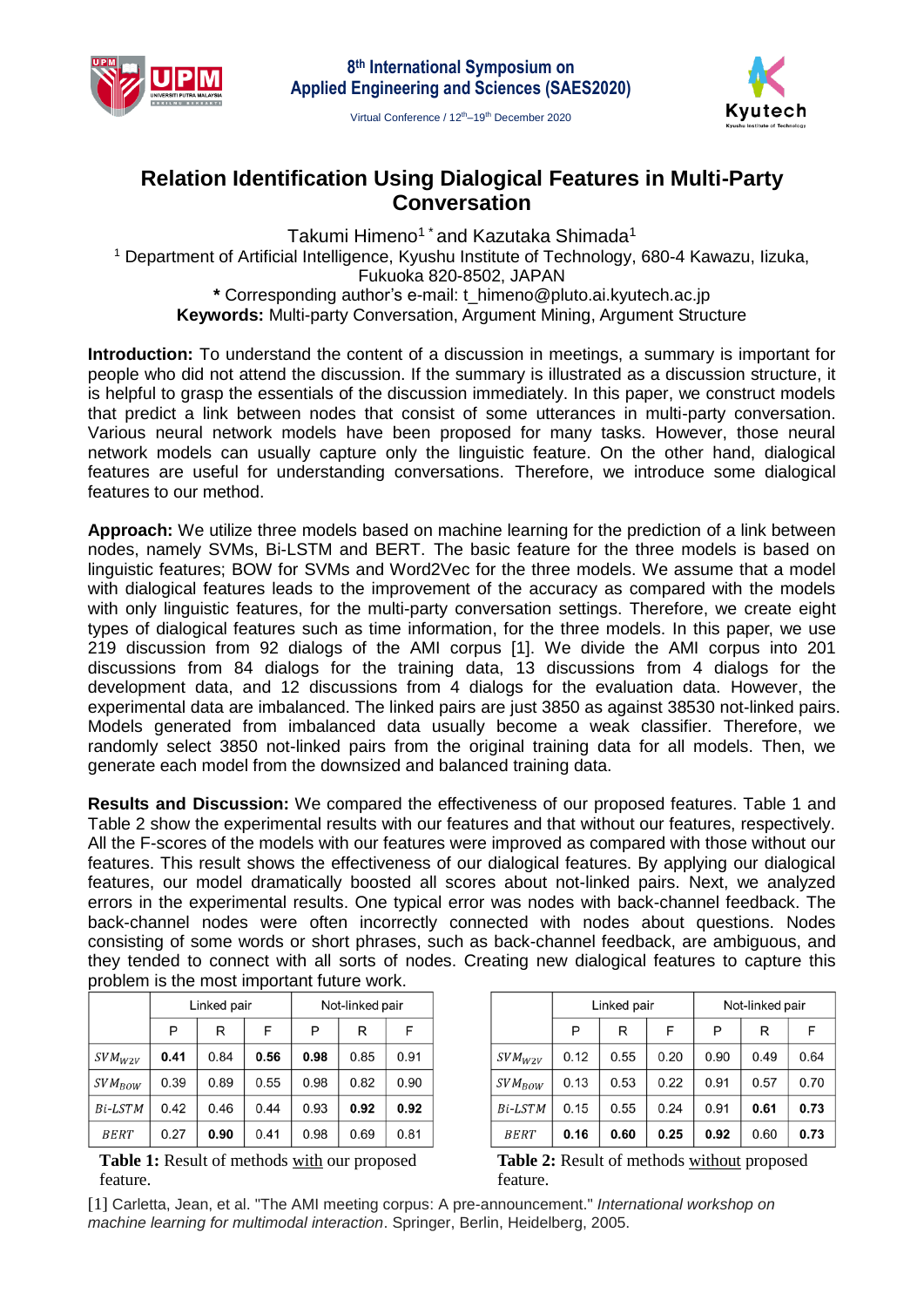# Relation Identification Using Dialogical Features in Multi-Party Conversation

Takumi Himeno and Kazutaka Shimada

Department of Artificial Intelligence Kyushu Institute of Technology Fukuoka, Japan *{*t himeno, shimada*}*@pluto.ai.kyutech.ac.jp

#### Abstract

To grasp the content of a discussion in meetings, a summary is important for people who could not attend the discussion. If the summary is illustrated as a discussion structure, it is helpful to grasp the essentials of the discussion immediately. In this paper, we construct models that predict a link between nodes that consist of some utterances in multi-party conversation. Various neural network models have been proposed for many tasks. However, those neural network models can usually capture only the linguistic feature. On the other hand, dialogical features are useful for models to predict a link between nodes. First, we explain the features that we design for the task. Next, we report the result in which we compared a machine learning method using the proposed feature with one without them. The result shows that time information and distance between nodes were effective.

# 1 Introduction

Meetings are often held in laboratories and companies to come up with new research ideas and management strategies. To grasp the content of a discussion, a summary is important for people who could not attend the discussion. A summary is suitable for understanding the main discussion points. Assume that a summary is illustrated as a discussion structure. The summary is more powerful and helpful to understand the main discussion points because users can immediately capture the flow of the discussion by using links between utterances For the purpose, we need to estimate the discussion structure from each discussion.

Argument mining is one of the tasks to construct a structure of sentences (Stab and Gurevych, 2017a). It automatically derives the structure of argumentation from unstructured documents such as essays. It consists of the four subtasks as follows: component identification, component classification, relation identification, and relation classification. Component identification is the task that extracts argument components from a given document. Argument components denote sentences and paragraphs that related to the discussion structure. Component classification is the task that assigns a label, e.g., claim, to each argument component. Relation identification is the task that predicts whether each pair of argument components is related or not. Relation classification is the task that assigns a label, such as "attack" and "support", to the related pairs of argument components. In this paper, we focus on relation identification for constructing the discussion structure in a multi-party conversation. In other words, we construct a prediction model of links between nodes consisting of some utterances.

In recent years, neural network models are used in many tasks of natural language processing. In argument mining, some researchers have proposed models based on neural networks (Deguchi and Yamaguchi, 2019; Qin et al., 2017). We also apply neural models to our task. However, these neural network models tend to use only linguistic features. On the other hand, dialogical features, such as time information, are useful for models to predict a link between nodes. Therefore, we introduce some dialogical features to our method.

The contributions of this paper are as follows: (1) we show the effectiveness of our dialogical features in the relation identification task with the AMI corpus and (2) we compare SVMs, Bi-LSTM, and BERT models with/without the dialogical features.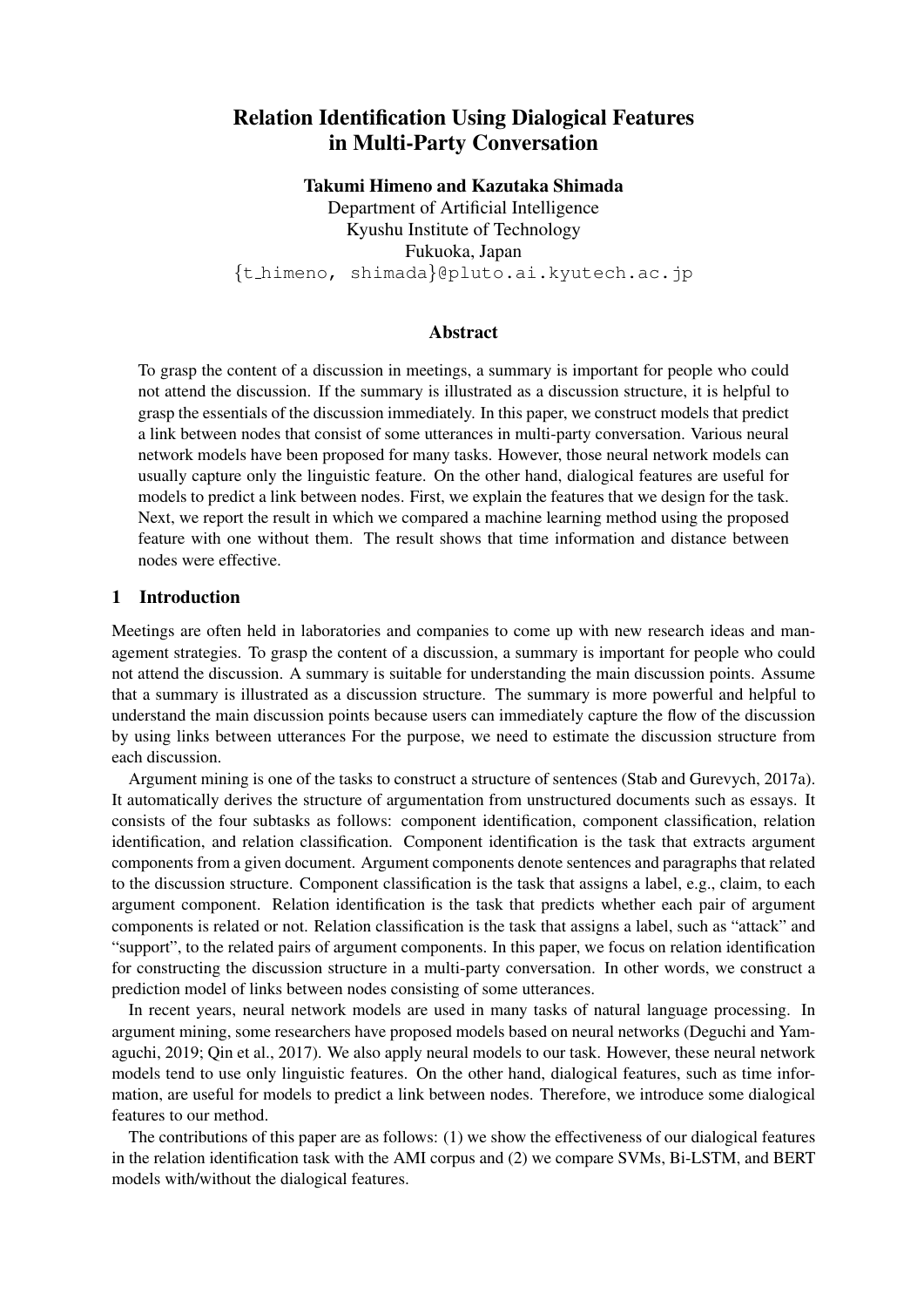#### 2 Related Work

Automatic summary generation is one of the most important studies to help people that want to understand the main discussion points easily. Mehdad et al. (2013) have proposed a method that automatically generates a summary of the content of a discussion by extracting important utterances in the discussion. Although a summary is suitable for grasping the content of the whole discussion, it is not always suitable to understand the structure of discussion points immediately. In this paper, we focus on a prediction task of links between utterances for grasping the structure of the discussion.

In recent years, argument mining is attracting attention in natural language processing. Argument mining is a task to construct the structure of a document. It is applied to many natural language processing tasks such as document summarization (Barker and Gaizauskas, 2016; Peldszus, 2014), the automatic scoring of essays (Ghosh et al., 2016), the paper writing support (Stab and Gurevych, 2017b; Nguyen and Litman, 2016), the information retrieval (Stab et al., 2018) and so on. Stab and Grevych (2014) have tackled the relation identification for essays written by students. They created some features that capture the characteristics of the essay and predicted the link between argument components. The essay is usually formalized, such as the form of a claim followed by premises. However, the multi-party conversation is not formalized because many people freely speak to assert their opinions. Therefore, we introduce some features that capture the dialogical characteristics, such as time information, for the multi-party conversation task.

As a method that predicts the link between argument components, Potash et al. (2017) have proposed a method based on Pointer Network (Vinyals et al., 2015). They applied some features, namely BOW and embedding, for the task. However, as mentioned above, not only linguistic features but also dialogical features are important for the multi-party conversation task. In this paper, we prepare some features to capture the characteristics of the multi-party conversation: for example, speaker ID, time information, and distance between nodes.

#### 3 Dataset and Task

#### 3.1 Dataset

In this paper, we use the AMI corpus, a multi-party conversation corpus (Carletta et al., 2005). It contains useful various annotations, such as the argument structure and time information, to predict a link between nodes. Each node consists of one or more utterances. We use scenario meetings that are held with the discussion points given in advance. In the discussion setting, four employees in different roles in a company discuss developing a new TV remote control that replaces an old-style TV remote control for consumers on the market. This discussion is held four times. Each utterance in the AMI corpus contains speaker ID, time information, and a dialog act. A dialog act indicates what intention each utterance represents. The details of the dialog act are shown in Table 1. This corpus is annotated with a total of 15 types of dialog act tags such as "Inform" representing an utterance providing some information and "Backchannel" giving responses in a word. In this paper, we introduce dialogical features by using these tags.

In this paper, we use the annotated data<sup>1</sup> based on the Twente argument schema (TAS) to contain the link between nodes (Rienks et al., 2005). TAS is an annotation schema created to clarify the discussion structure which arises from the scenario meeting of the AMI corpus. The discussion structure in TAS consists of two elements. One is the node and the other is the edge. The node in TAS contains parts of, or even complete, speaker turns. The edge in TAS represents the type of relation between the nodes. In TAS, the Unit Label that represents the role of the node is also annotated The details of the Unit Label are shown in Table 2. In addition, TAS defines "discussion" as segments in the meeting ("Dialog"). One dialog consists of one or more discussions, one discussion consists of some nodes and one unit label is assigned to each node.

<sup>1</sup> http://groups.inf.ed.ac.uk/ami/download/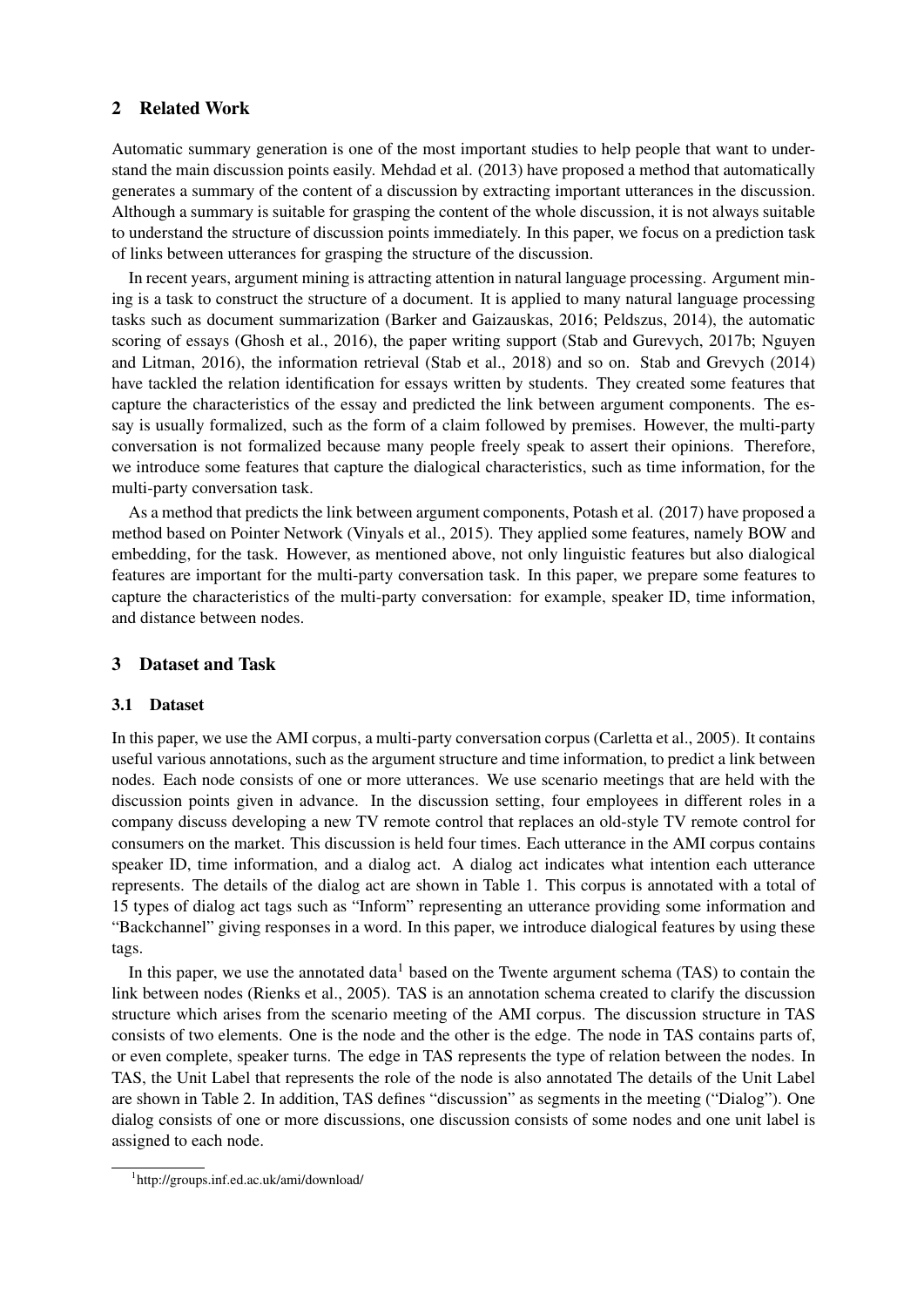| <b>Tag Type</b>          | <b>Detail</b>                                                     |  |  |  |
|--------------------------|-------------------------------------------------------------------|--|--|--|
| Backchannel              | Utterances such as giving the response                            |  |  |  |
| Stall                    | Utterances playing as the filled pauses                           |  |  |  |
| Fragment                 | Utterances which do not convey a speaker intention                |  |  |  |
| Inform                   | Utterances in which the speaker gives information to the listener |  |  |  |
| Elicit-Inform            | Utterances in which the speaker asks the listener for information |  |  |  |
| Suggest                  | Utterances in which the speaker expresses an intention            |  |  |  |
|                          | about actions                                                     |  |  |  |
| Offer                    | Utterances offering the speaker's own action                      |  |  |  |
| Elicit-Offer-            | Utterances in which the speaker expresses a desire for someone    |  |  |  |
| or-suggestion            | to make an offer or suggestion.                                   |  |  |  |
| Assess                   | Utterances about any comment that expresses an evaluation         |  |  |  |
| Comment-about-Understand | Utterances showing the speaker's own understanding                |  |  |  |
| Elicit-Assessment        | Utterances in which the speaker attempts to elicit an assessment  |  |  |  |
| Elicit-Comment-          | Utterances in which the speaker attempts to elicit a comment      |  |  |  |
| about-Understanding      |                                                                   |  |  |  |
| <b>Be-Positive</b>       | Utterances which are intended to make an individual               |  |  |  |
|                          | or the group happier                                              |  |  |  |
| Be-Negative              | Utterances which express negative feelings towards an individual  |  |  |  |
|                          | or the group                                                      |  |  |  |
| Other                    | Utterances which don't fit any of the other classes               |  |  |  |

Table 1: Detail of dialog act tags in the AMI corpus.

# 3.2 Task

Figure 1 shows an example of the relation identification process. In Figure 1, the dialog contains two discussions: discussion1 and discussion2. The two discussions contain three nodes and two nodes respectively. ♦ in each discussion denotes true links. For example, the pairs of *node*1-*node*2 and *node*1-*node*3 contain the link that we want to predict.

First, we extract all combinations of two nodes in each discussion. In Figure 1, three pairs are extracted from discussion1 and one pair of *node*4 and *node*5 is extracted from discussion2. Next, our model classifies each pair into linked or not-linked pairs. We evaluate whether the result corresponds to the ground truth.



Figure 1: Relation identification. We handle all combinations of node pairs in each discussion for the relation identification task. The task is to classify each pair into "linked" or "not-linked".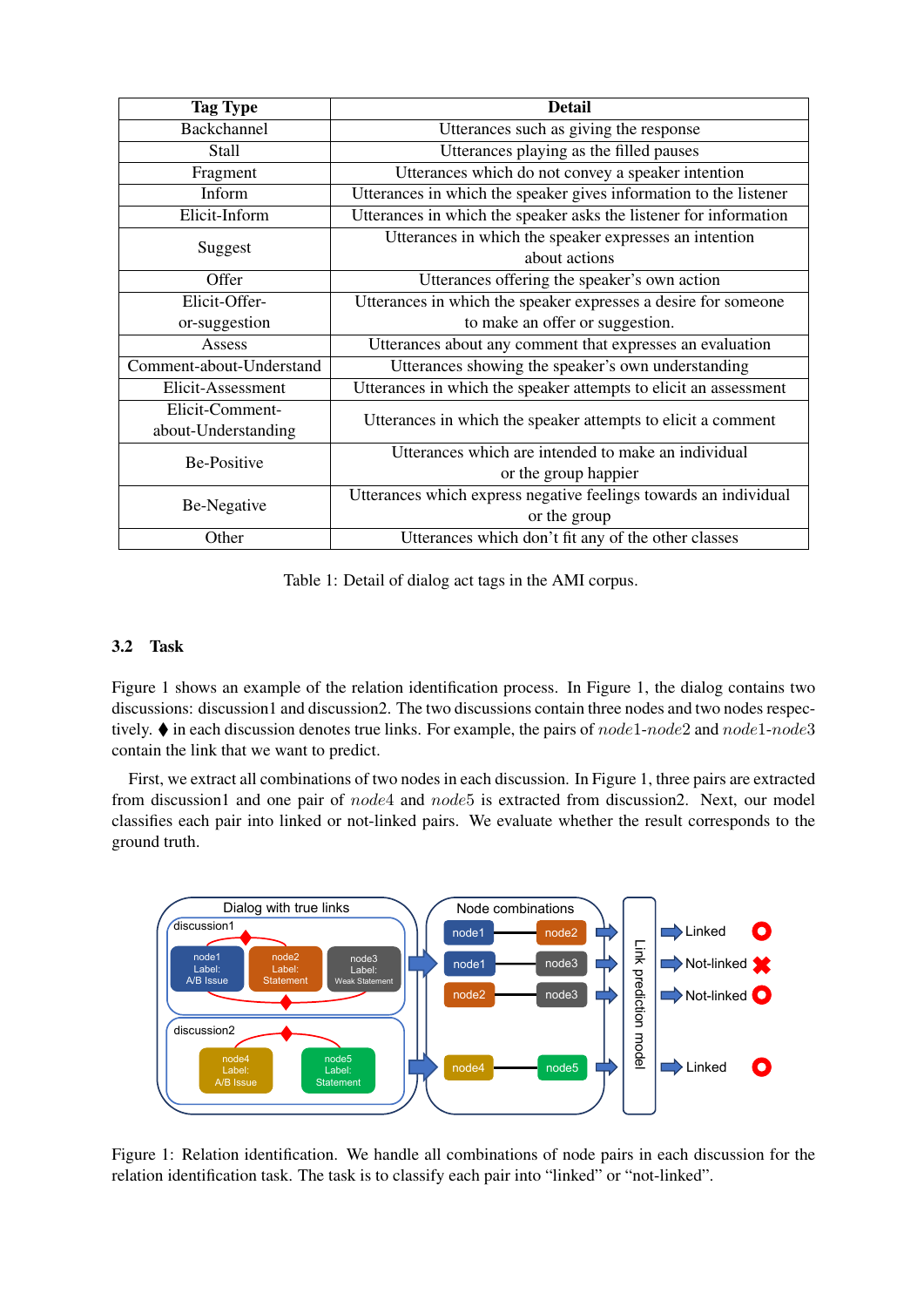| <b>Tag Type</b>       | <b>Detail</b>                                    |  |  |
|-----------------------|--------------------------------------------------|--|--|
| Statement             | A claim without a weakening qualifier            |  |  |
| <b>Weak Statement</b> | A claim with a weakening qualifier               |  |  |
|                       | An issue that are raised where                   |  |  |
| Open Issue            | every possible response could be a solution      |  |  |
| A/B Issue             | An issue that are raised where                   |  |  |
|                       | the possible responses are explicitly enumerated |  |  |
| Yes/No Issue          | An issue that are raised where                   |  |  |
|                       | the possible responses are Yes and No            |  |  |
| ∩ther                 | Not fitting any of the other Unit Labels         |  |  |

Table 2: Detail of the unit labels in the TAS.

# 4 Proposed Method

In this section, we explain three models based on machine learning for the prediction. First, in Section 4.1, we explain the models as follows; SVM, Bi-LSTM, and BERT. The basic feature for the three models is based on linguistic features; BOW for SVMs and Word2Vec, namely word embedding, for the three models. Then, in Section 4.2, we explain our proposed features based on dialogical characteristics.

# 4.1 Basic models with linguistic features

#### 4.1.1 SVM

We apply Support Vector Machines (SVMs) to the prediction task. Here SVMs handle two types of feature spaces; BOW features and features based on word embedding. As the BOW features, we use all words without the stopword list by NLTK. As the word embedding, we use word2vec (W2V)<sup>2</sup> published by Google. We generate the vector space as follows:

$$
V_{node_n} = \sum_{x=1}^{m} v_x \tag{1}
$$

where  $v_x$  denotes the word vectors of  $node_n$  and  $m$  denotes the size of the  $node$ . For example, assume that *node*1 and *node*2 consist of embedding (*vx*) of words in each node. We obtain two summed word embedding vectors, namely *Vnode*<sup>1</sup> and *Vnode*2. Finally, SVMs learn and predict the relation by using concatenated *Vnode*<sup>1</sup> and *Vnode*2*<sup>j</sup>* .

# 4.1.2 Bi-LSTM

The second model is based on the Bi-LSTM model to predict the relation (Hochreiter and Schmidhuber, 1997). Figure 2 shows an overview of the Bi-LSTM model. We use W2V in each node as the input for the model. The W2Vs in *node<sup>i</sup>* and *node<sup>j</sup>* are learned by Bi-LSTM, respectively. The model concatenates  $V_{node_i}$  and  $V_{node_j}$  that are obtained from the Bi-LSTM. Finally, the softmax function produces the estimated probability of the relation from the dense layer<sup>3</sup>.

# 4.1.3 BERT

The third model is based on BERT (Devlin et al., 2018). The BERT model transforms the input word vector based on W2V in two nodes into feature vectors. We extract the 11th layer from the BERT since the last layer tends to be too close to the target functions during pretraining. It is often biased toward the target. Finally, we compute the softmax function from the dense layer by the  $11th$  layer<sup>4</sup>.

<sup>&</sup>lt;sup>2</sup>http://code.google.com/archive/p/word2vec/

<sup>&</sup>lt;sup>3</sup>As mentioned in Figure 2, we concatenate the proposed features described in Section 4.2 to the dense layer if we provide the option

<sup>&</sup>lt;sup>4</sup>In a similar to Bi-LSTM, We also concatenate the proposed features in the next section to the dense layer if we provide the proposed features.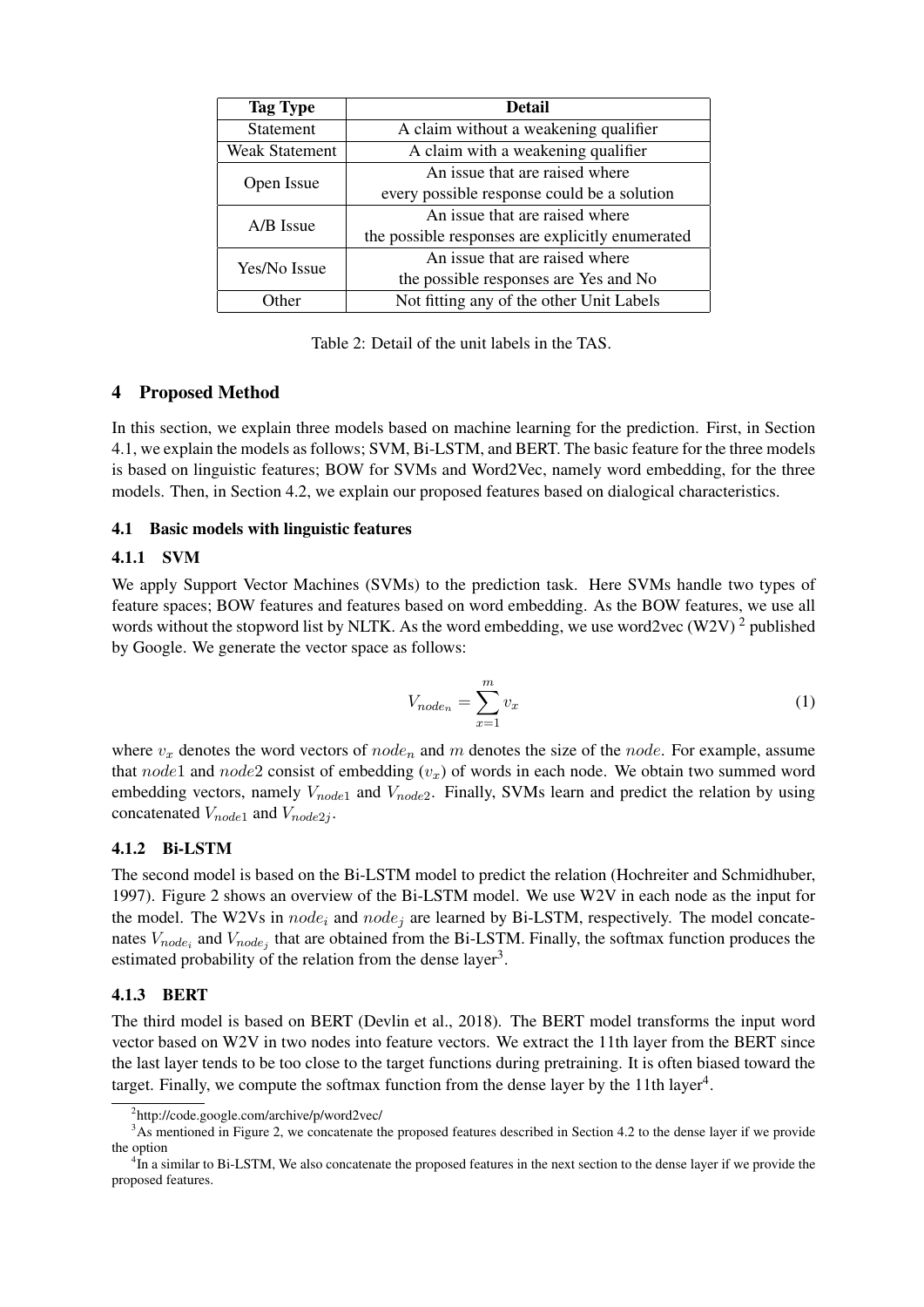

Figure 2: The Bi-LSTM and dense network. We concatenate our proposed features with the outputs of LSTMs.



Figure 3: The BERT model. We use the 11th layer for integration with our features.

# 4.2 Proposed Features

A model with dialogical features leads to the improvement of the accuracy as compared with the models with only linguistic features, namely models in Section 4.1, for the multi-party conversation settings. In this section, we explain eight types of dialogical features for our model. For the model based on Bi-LSTM and BERT, Figure 2 and Figure 3 have already indicated the usage instructions of our proposed features in this section. For the SVMs, we concatenate the proposed features in this section to the vector space based on BOW or W2V.

• Number of words in node pair (NW)

If the speaker supports and attacks the other speaker's claim, the size of the node tends to be larger<sup>5</sup>. In a similar way, the node also tends to be larger if the speaker wants to convey a lot of information to the other speaker. On the other hand, the size of the node becomes smaller if the node consists of short utterances, such as back-channel feedback. Thus, the size of each node is one of the important characteristics. To capture this feature, we use the number of words in each node.

• Number of common words in node pairs (NCW)

If two nodes are related to a common topic, words in them frequently are overlapped. Therefore, we count the number of common words that appear in each node as the feature.

<sup>&</sup>lt;sup>5</sup>The size denotes the number of utterances in a node in this context.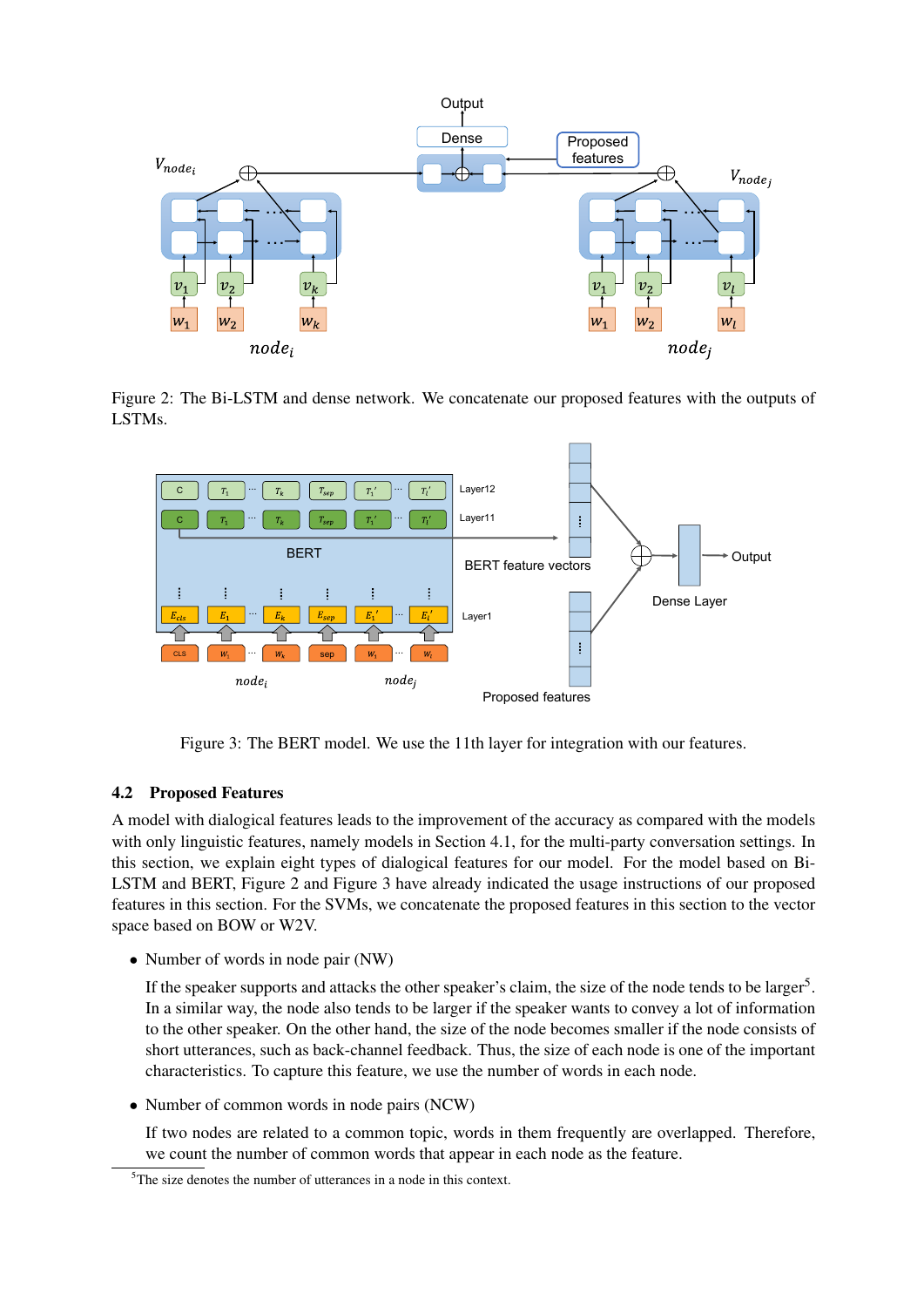*•* Speaker information (SI)

If a speaker claims own opinion, a speaker who gives a positive opinion and points out a problem about the opinion differs from him/her. Besides, the situation that the same speaker gives a positive opinion to own claim or point out a problem of his/her claim is very rare. Therefore, speaker information of each node has an important role in the relation between two nodes. We use the speaker ID of each node as the feature.

*•* Time information (TI)

If the discussion is active, the time interval between nodes tends to become shorter. Links between a node in the early stage and a node in the last stage in a discussion is rare. In other words, far-flung nodes usually do not possess a link. To capture this feature, we focus on time information in the corpus. We compute the time information by using the end time of a node and the start time of another node as the feature.

• Distance between nodes (DN)

Assume that the discussion is stagnant. In this situation, the distance between nodes becomes short because the number of nodes in the stagnant situation becomes small<sup>6</sup>. Thus, the distance, namely the number of nodes that appear between two nodes, is one important feature. Therefore, we sort the nodes in a discussion in terms of the timestamps and use the distance between nodes as the feature.

*•* Dialog act (DA)

Dialog act tags are important information for the prediction model. For example, if a node contains the Inform tag, the node tends to connect with nodes that contain "Backchannel" and "Assess" because of the nature of discussions. On the other hand, a node with the Elicit-inform tag does not usually connect with the Inform tag because the Elicit-inform tag is used by a speaker to request that someone else give some information while the Inform tag is used by a speaker to give information. Therefore, we use the distribution of 15 types of dialog acts in each node as the feature.

*•* Unit label (UL)

The unit labels described in Section 3 also have an important role in the prediction of the link between nodes. They contain three types of labels that are related to questions; "Open Issue", "A/B Issue", and "Yes/No Issue". In the situation that a node contains such tags, the node tends to connect with nodes that express positive/negative opinions. Besides, nodes with such tags do not generally connect with nodes about questions because it is a question-question pair. Therefore, we use the unit label of each node as the feature.

• Polarity of node pair (P)

Emotional information is also one of the characteristics of conversations. For example, a speaker may emotionally argue while claiming his/her opinion in a discussion. In a similar way, when a speaker may emotionally argue when he/she agrees or disagrees with another speaker's question. To capture the information, we use Stanford CoreNLP (Manning et al., 2014). We compute the score (1 to 5) of each utterance by using CoreNLP. Then we compute the average score from the score of the utterances in each node. We use the average polarity score of each node as the feature.

# 5 Experiment and Analysis

In this section, we describe the experimental setup of the three models in Section 4.1. Next, we describe the experimental data. Finally, we report the experimental result and discuss the influence of the proposed features.

 $6$ Note that this distance denotes the number of lines when each utterance is transcribed by one line. This is essentially different from the time information feature.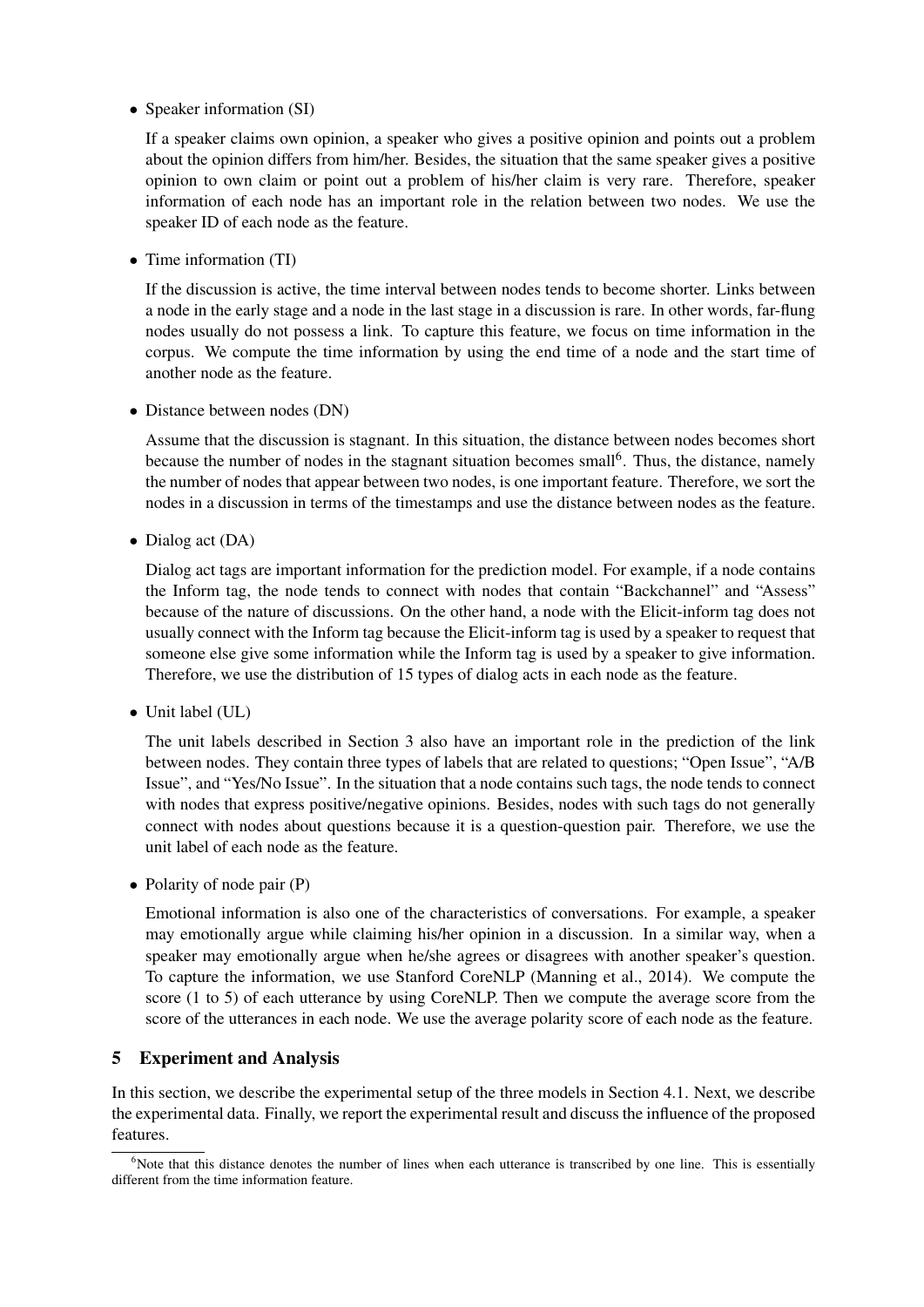|                  | Dialog | Discussion | Linked pair | Not-linked pair |
|------------------|--------|------------|-------------|-----------------|
| Training data    | 84     | 201        | 3850        | 38530           |
| Development data |        |            | 235         | 1822            |
| Evaluation data  |        |            | 238         | 1875            |

Table 3: Distribution of the experimental data. For the training data, we select 3850 not-linked pairs randomly to generate balanced training data.

|               | Linked pair      |                  |                  | Not-linked pair  |                  |                  |
|---------------|------------------|------------------|------------------|------------------|------------------|------------------|
|               | Precision        | Recall           | F-score          | Precision        | Recall           | F-score          |
| $SVM_{W2V}$   | $0.41^{\dagger}$ | $0.84^{\dagger}$ | $0.56^{\dagger}$ | $0.98^{\dagger}$ | $0.85^{\dagger}$ | $0.91^{\dagger}$ |
| $SVM_{BOW}$   | $0.39^{\dagger}$ | $0.89^{\dagger}$ | $0.55^{\dagger}$ | $0.98^{\dagger}$ | $0.82^{\dagger}$ | $0.90^{\dagger}$ |
| $Bi$ - $LSTM$ | $0.42^{\dagger}$ | 0.46             | $0.44^{\dagger}$ | $0.93^{\dagger}$ | $0.92^{\dagger}$ | $0.92^{\dagger}$ |
| <b>BERT</b>   | $0.27^{\dagger}$ | $0.90^{\dagger}$ | $0.41^{\dagger}$ | $0.98^{\dagger}$ | $0.69^{\dagger}$ | 0.81             |

Table 4: Result of methods with our proposed feature. Each *†* denotes that the score is better than that of the baseline in Table 5, namely the effectiveness of our method.

#### 5.1 Experimental Setup

For the SVM model, we use LiBSVM (scikit-learn) for the implementation (Chang and Lin, 2011). The kernel function was the RBF function and the cost parameter was 100.

For the Bi-LSTM, the input layer dimensions were set to 300. The batch size was 16. NLLoss was used as the loss function. The optimizer was Adam (Kingma and Ba, 2015); the learning rate was 0.001 and the drop out was 0.2. When the Bi-LSTM model learned the training data, the Bi-LSTM model evaluated the development data for each epoch at the same time. The smallest value of the loss function in the development data appeared in 25 epochs. Therefore, we used the model as the final model.

For the BERT model, we used the BERT-Base as the pre-trained model. The text has been lowercased. The batch size was 16. We used cross-entropy as the loss function. The optimizer was Adam and the learning rate was 0.00002.

#### 5.2 Experimental Data

We used 219 discussions from 92 dialogs of the AMI corpus. In this experiment, all nodes in each discussion were given and we used oracle unit labels in the corpus for the feature extraction. We divided the AMI corpus into 201 discussions from 84 dialogs for the training data, 13 discussions from 4 dialogs for the development data, and 12 discussions from 4 dialogs for the evaluation data. As explained in Section 3.2, we generated all combinations of two nodes in each discussion. The distribution, such as the number of linked pairs and not-linked pairs, was shown in Table 3.

Table 3 said that the experimental data were imbalanced; the linked pairs were just 3850 as against 38530 not-linked pairs. Models generated from imbalanced data usually become a weak classifier. Therefore, we reduced the imbalance of the training data. For all models, we randomly selected 3850 notlinked pairs from the original training data. Then, we generated each model, namely SVMs, Bi-LSTM,

|               | Linked pair |        |         | Not-linked pair |        |         |
|---------------|-------------|--------|---------|-----------------|--------|---------|
|               | Precision   | Recall | F-score | Precision       | Recall | F-score |
| $SVM_{W2V}$   | 0.12        | 0.55   | 0.20    | 0.90            | 0.49   | 0.64    |
| $SVM_{BOW}$   | 0.13        | 0.53   | 0.22    | 0.91            | 0.57   | 0.70    |
| $Bi$ - $LSTM$ | 0.15        | 0.55   | 0.24    | 0.91            | 0.61   | 0.73    |
| BERT          | 0.16        | 0.60   | 0.25    | 0.92            | 0.60   | 0.73    |

Table 5: Result of methods without our proposed feature.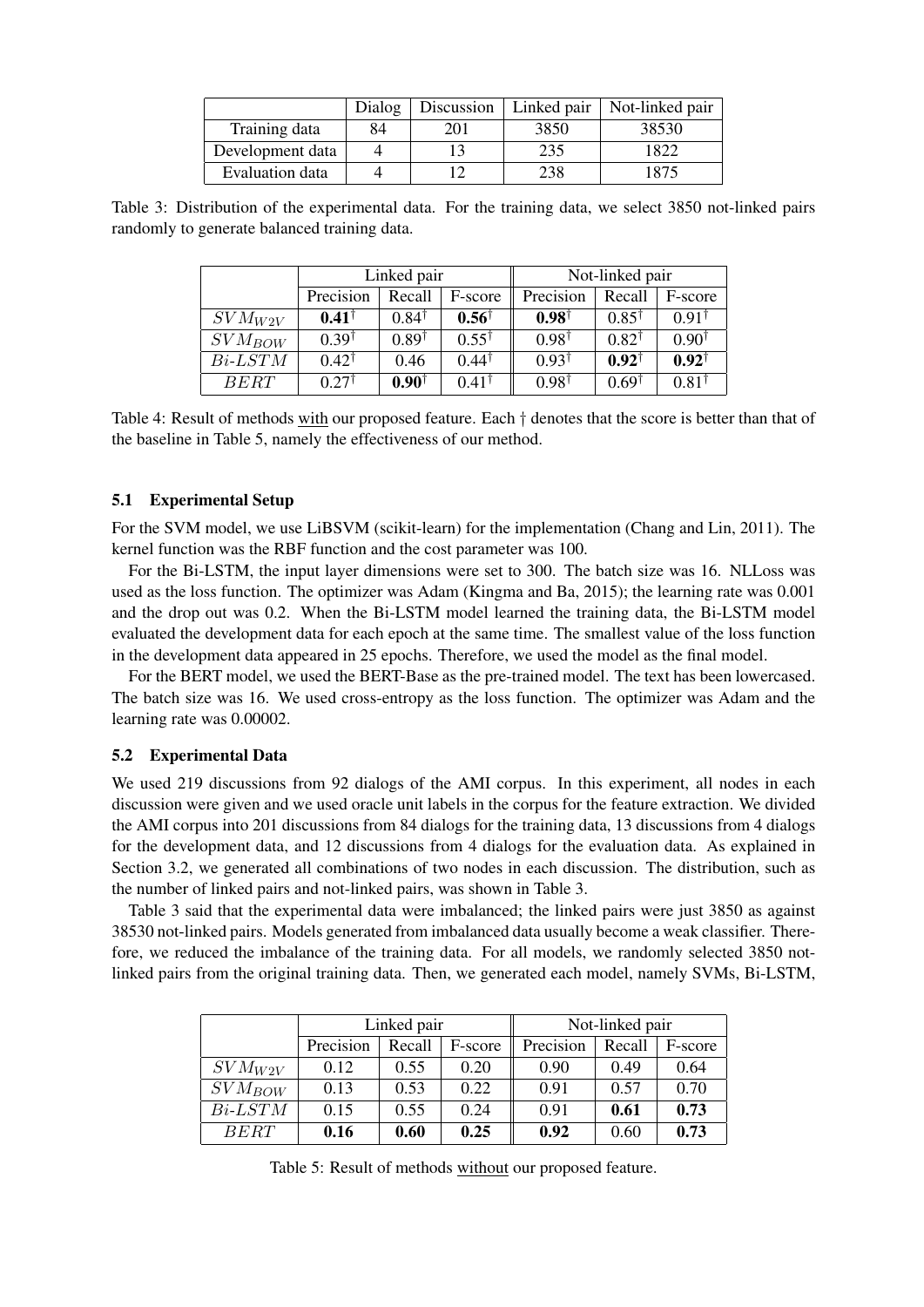| <b>Proposed Feature</b> | Precision | Recall | F-score |
|-------------------------|-----------|--------|---------|
| ALL                     | 0.41      | 0.84   | 0.56    |
| $-NW$                   | 0.40      | 0.86   | 0.55    |
| $-NCW$                  | 0.41      | 0.84   | 0.55    |
| $-SI$                   | 0.40      | 0.84   | 0.54    |
| $-TI$                   | 0.30      | 0.84   | 0.44    |
| $-DN$                   | 0.38      | 0.85   | 0.52    |
| $-DA$                   | 0.41      | 0.84   | 0.55    |
| $-UL$                   | 0.41      | 0.84   | 0.55    |
| $-P$                    | 0.40      | 0.84   | 0.55    |

Table 6: Ablation test. This result was based on the best model, namely  $SVM_{W2V}$ .

and BERT, from the downsized and balanced training data.

#### 5.3 Experimental Results

We compared the effectiveness of our proposed features. Table 4 and Table 5 show the experimental result with our features and that without our features, respectively. The boldface denotes the best score for each criterion, namely Precision, Recall, and F-score, in the table. The scores with *†* in Table 4 denote that the scores are better than those of the models without our features. All the F-scores of the models with our features were improved as compared with those without our features. This result shows the effectiveness of our dialogical features. By applying our dialogical features, our model dramatically boosted all scores about not-linked pairs. The features contributed to reducing fallacious edges by the basic models based on only the linguistic feature.

Recall rates of linked pairs of *SV MBOW* and *BERT* were higher than *SV MW*2*<sup>V</sup>* although the best F-score was produced by  $SVM_{W2V}$ . For this reason,  $W2V$  lost information of specific words that were effective to the prediction due to the summation of word embeddings (Eq. (1)). On the other hand, *BOW* and *BERT* can handle such information correctly.

However, the precision rates of the linked pairs were not sufficient as compared with other criteria. The best score was just 0.41 on the  $SVM_{BOW}$  model. Our models tended to become overly committed to the linked pairs. In other words, our models generated too many edges between linked pair nodes. On the other hand, there are some restrictions about true links; only one incoming arrow to a node is permitted although some outward arrows are permitted. The optimization of outputs of our models is interesting future work.

Next, we analyzed errors in the experimental result. One typical error was nodes with back-channel feedback. The back-channel nodes often incorrectly connected with nodes about questions. Nodes consisting of some words or short phrases such as back-channel feedback are ambiguous and tend to connect with all sorts of nodes. The improvement of this problem is the most important future work. Moreover, nodes with long utterances tended to be misrecognized. Although such nodes contained a lot of information, our models were not able to capture the characteristics. This leads to the problem of the relatively low recall rate of *SV M<sub>W2V</sub>*. Specific expressions contribute to solving this problem. For example, adverbs and auxiliary verbs are often used to emphasize the claim. Some conjunctions are also used to support the explanation of the claim and assist the claim. Capturing such linguistic characteristics and surface expressions by additional features for the prediction is still important future work.

#### 5.4 Analysis of Feature

We evaluated our features by the ablation test. The model in this ablation test is  $SVM_{W2V}$ , the best F-score.

Table 6 shows the experimental result. *ALL* denotes the model with all features; the same as the scores in Table 4. "*−*" denotes the ablation; e.g., *−*NW denotes the proposed model without the NW (Number of words in node pair) feature. If the score decreases, the feature is important. The most important feature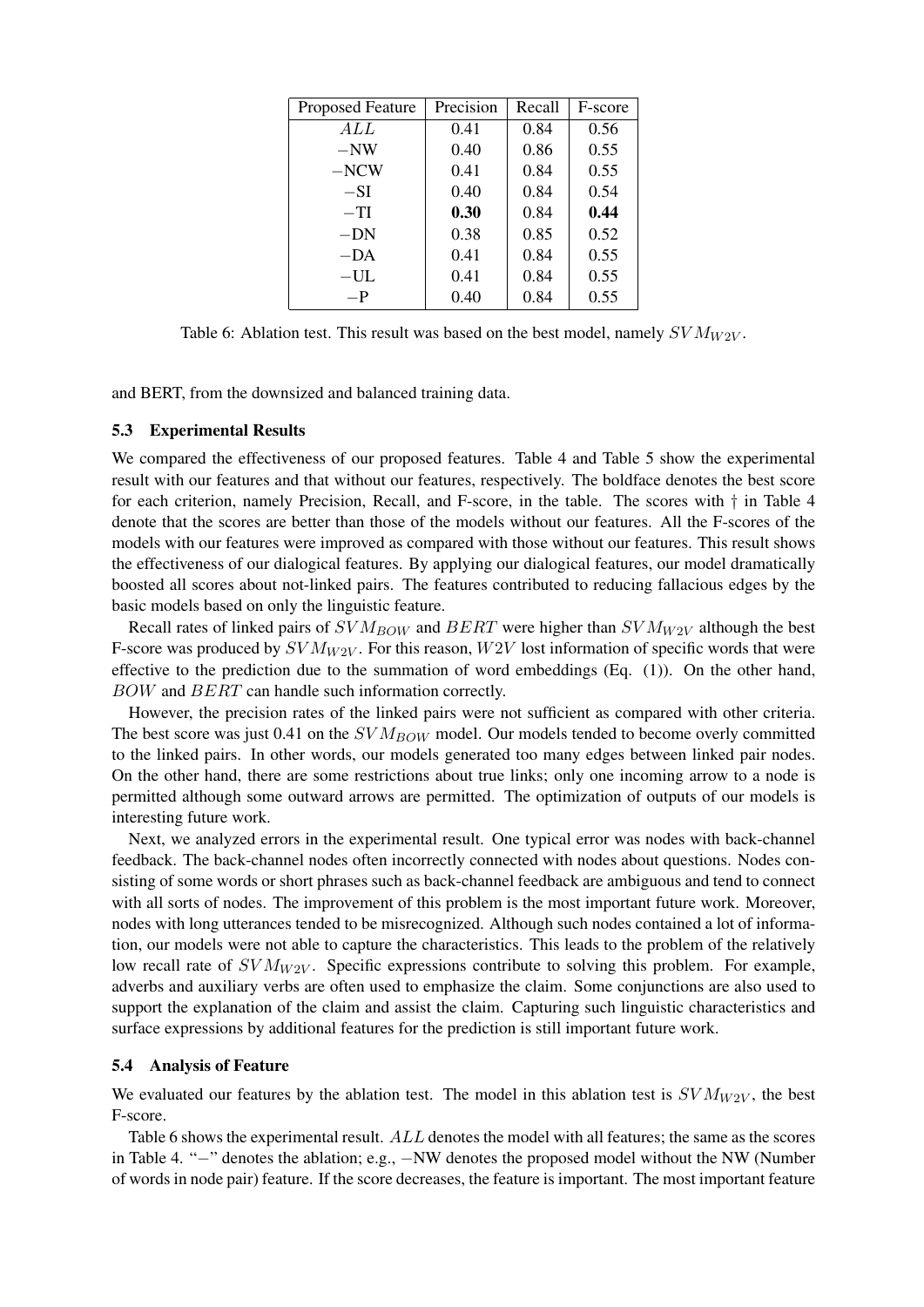was the TI (Time Information) feature. The result was probably caused by a dialogical assumption that participants tend to immediately utter additional opinions or show a reaction after a participant's opinion.

The DN (Distance between nodes) was also relatively effective for the prediction. Although the concept of DN is similar to that of TI, they are complementary; TI is for active discussions and DN is for stagnant discussions. Such dialogical features that were not captured from words themselves, namely linguistic features, were important for argument mining on multi-party conversations.

# 6 Conclusions

In this paper, we proposed three models with additional features for the relation identification task on argument mining. Our target was the multi-party conversation corpus. We applied eight dialogical features into SVMs, Bi-LSTM, and BERT models. We compared the models with our features and those without our features. Our models outperformed the basic model that did not handle our features. The best model was SVMs with W2V and our features. We obtained the high recall rates for linked pairs although the precision rates were insufficient. The improvement of the precision rate by additional features and the optimization of the model's output is important future work.

We also evaluated our features by the ablation test. The best feature was the time information feature and the second one was the distance feature. These features are complementary for active discussions and stagnant discussions. These results show the effectiveness of our proposed methods.

#### References

- Emma Barker and Robert Gaizauskas. 2016. Summarizing multi-party argumentative conversations in reader comment on news. In *Proceedings of the Third Workshop on Argument Mining (ArgMining2016)*, pages 12–20.
- Jean Carletta, Simone Ashby, Sebastien Bourban, Mike Flynn, Mael Guillemot, Thomas Hain, Jaroslav Kadlec, Vasilis Karaiskos, Wessel Kraaij, Melissa Kronenthal, et al. 2005. The ami meeting corpus: A preannouncement. In *International workshop on machine learning for multimodal interaction*, pages 28–39. Springer.
- C. Chang and C. Lin. 2011. Libsvm: a library for support vector machines. *ACM transactions on intelligent systems and technology (TIST)*, 2(3):27.
- Mamoru Deguchi and Kazunori Yamaguchi. 2019. Argument component classification by relation identification by neural network and textrank. In *Proceedings of the 6th Workshop on Argument Mining*, pages 83–91.
- Jacob Devlin, Ming-Wei Chang, Kenton Lee, and Kristina Toutanova. 2018. Bert: Pre-training of deep bidirectional transformers for language understanding. *arXiv preprint arXiv:1810.04805*.
- Debanjan Ghosh, Aquila Khanam, Yubo Han, and Smaranda Muresan. 2016. Coarse-grained argumentation features for scoring persuasive essays. In *Proceedings of the 54th Annual Meeting of the Association for Computational Linguistics (Volume 2: Short Papers)*, pages 549–554.
- Sepp Hochreiter and Jürgen Schmidhuber. 1997. Long short-term memory. *Neural Comput.*, 9(8):1735–1780, November.
- D. P. Kingma and J. Ba. 2015. Adam: A method for stochastic optimization. In *The International Conference on Learning Representations (ICLR)*.
- Christopher D. Manning, Mihai Surdeanu, John Bauer, Jenny Finkel, Steven J. Bethard, and David McClosky. 2014. The Stanford CoreNLP natural language processing toolkit. In *Association for Computational Linguistics (ACL) System Demonstrations*, pages 55–60.
- Yashar Mehdad, Giuseppe Carenini, Frank Tompa, and Raymond T. NG. 2013. Abstractive meeting summarization with entailment and fusion. In *Proceedings of the 14th European Workshop on Natural Language Generation*, pages 136–146, Sofia, Bulgaria, August. Association for Computational Linguistics.
- Huy Nguyen and Diane Litman. 2016. Context-aware argumentative relation mining. In *Proceedings of the 54th Annual Meeting of the Association for Computational Linguistics (Volume 1: Long Papers)*, pages 1127–1137.
- Andreas Peldszus. 2014. Towards segment-based recognition of argumentation structure in short texts. In *Proceedings of the First Workshop on Argumentation Mining*, pages 88–97.